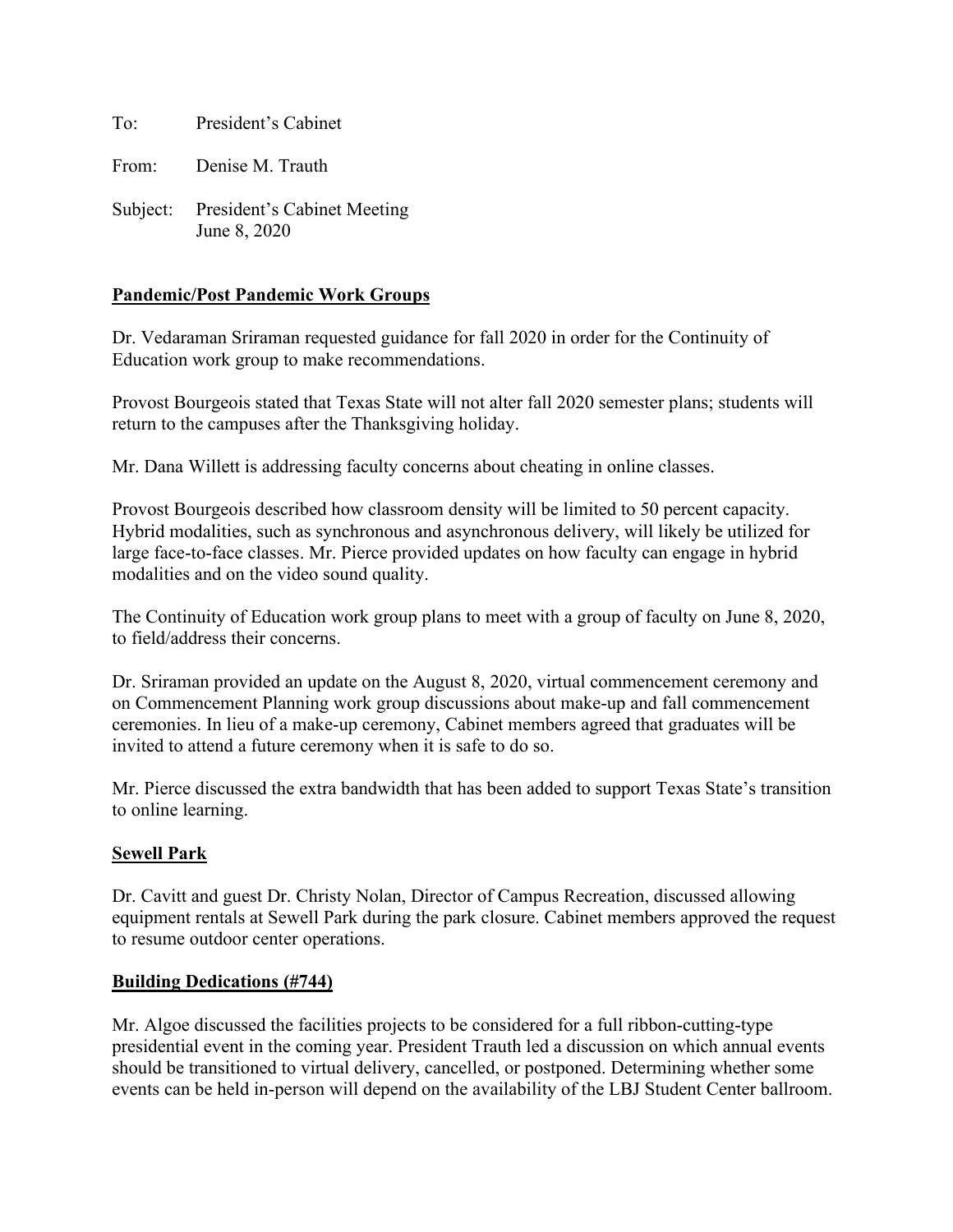Since the ballroom will be used as a classroom, Dr. Cavitt and Mr. Algoe will discuss, at another time, whether the ballroom can be used to host events in fall 2020 or should it be dedicated to classroom utilization only.

## **RTA: 6/15/20 Discuss status of intramural activities in fall 2020.**

## **Impact of COVID-19 (#770)**

President Trauth led a discussion of divisional return to workplace plans. Dr. Cavitt and Dr. Breier presented the plans from their respective divisions.

## **RTA: 6/15/20 Continue review of divisional return to workplace plans.**

## **Dining Services**

Mr. Algoe presented an overview of Chartwells' plans for summer II and fall semester

## **President's Update (#556)**

Dr. Trauth discussed the Texas State football team's invitation to Texas State Athletics administrators, coaches, and student-athletes to join them and local law enforcement in a unity march on June 10, 2020, in downtown San Marcos.

President Trauth announced that the President's suite will not have guests during home football games in fall 2020.

## **Significant Issues (#01)**

Provost Bourgeois announced that Dr. Valarie Fleming recently received a U. S. Department of Health and Human Services Health Resources and Services Administrator award to fund \$315,350 in Communication Disorders student scholarships each year for five years.

Provost Bourgeois announced that the Commission on Collegiate Nursing Education granted accreditation to Texas State's master's degree program in nursing for 10 years.

Provost Bourgeois provided an enrollment update.

Mr. Algoe provided a budget update.

Mr. Algoe discussed the attestation form that is being developed for fall 2020.

# **RTA 6/15/20 Discuss the attestation form to be implemented for fall 2020.**

Dr. Cavitt discussed the Continuity of Student Life work group. Dr. Cavitt will be using the CDC guidelines for outdoor co-curricular and extra-curricular, non-athletic events when making